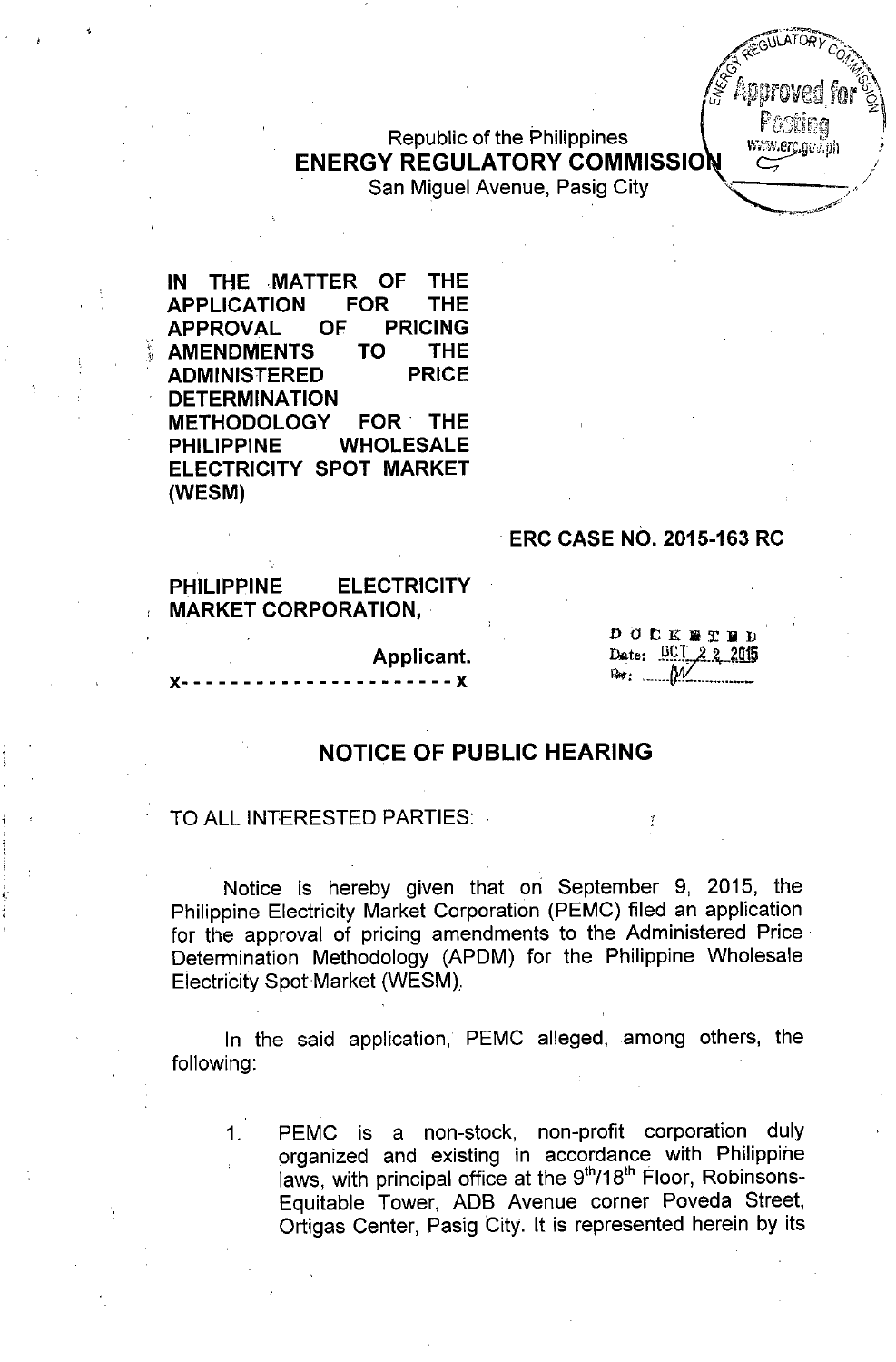### **ERC CASE NO. 2015-163 RC NOTICE OF PUBLIC HEARINGIOctober 12, 2015 Page 2 of 14**

President, Ms. Melinda L. Ocampo, who is duly authorized by PEMC's Board of Directors as evidenced by the Secretary's Certificate attached to the Application as Annex "A" and made integral part of this application;

2. This Application is filed pursuant to Section 30 of Republic Act No. 9136, otherwise known as the "Electric Power Industry Reform Act of 2001" (EPIRA) which reads in part:

> *xxx Jointly with the electric power industry participants, the DOE shall formulate the detailed rules for the wholesale electricity spot market. Said rules shall provide the mechanism for determining the price of electricity not covered by bilateral contracts between sellers and purchasers of electricity users. The price determination methodology contained in said rules shall be subject to the approval of the ERC. xxx*

3. This Application is filed pursuant to the approval of the PEM Board during its board meeting held last 28 April 2015 incorporated in the Secretary's Certificate attached to the Application as Annex "A". Pursuant to Department Circular No. 2006-01-0002, which authority has not been revoked, PEMC maintains its authority to file on behalf of the Department of Energy (DOE) this Application. A copy of the Circular is attached to the Application as *Annex "B".* Moreover, the DOE Secretary is Chairman of the PEM Board, which approval has caused the filing of this Application;

#### *I. Background: Administered Price Determination Methodology*

4. The market may be suspended by the Commission in cases of natural calamities or following an official declaration of a national or international security emergency by the President of the Republic of the Philippines.<sup>1</sup> Meanwhile, intervention is warranted when the grid is in extreme state condition established in the Grid Code arising from an emergency, a threat to system

 $1$ WESM Rules 6.8.1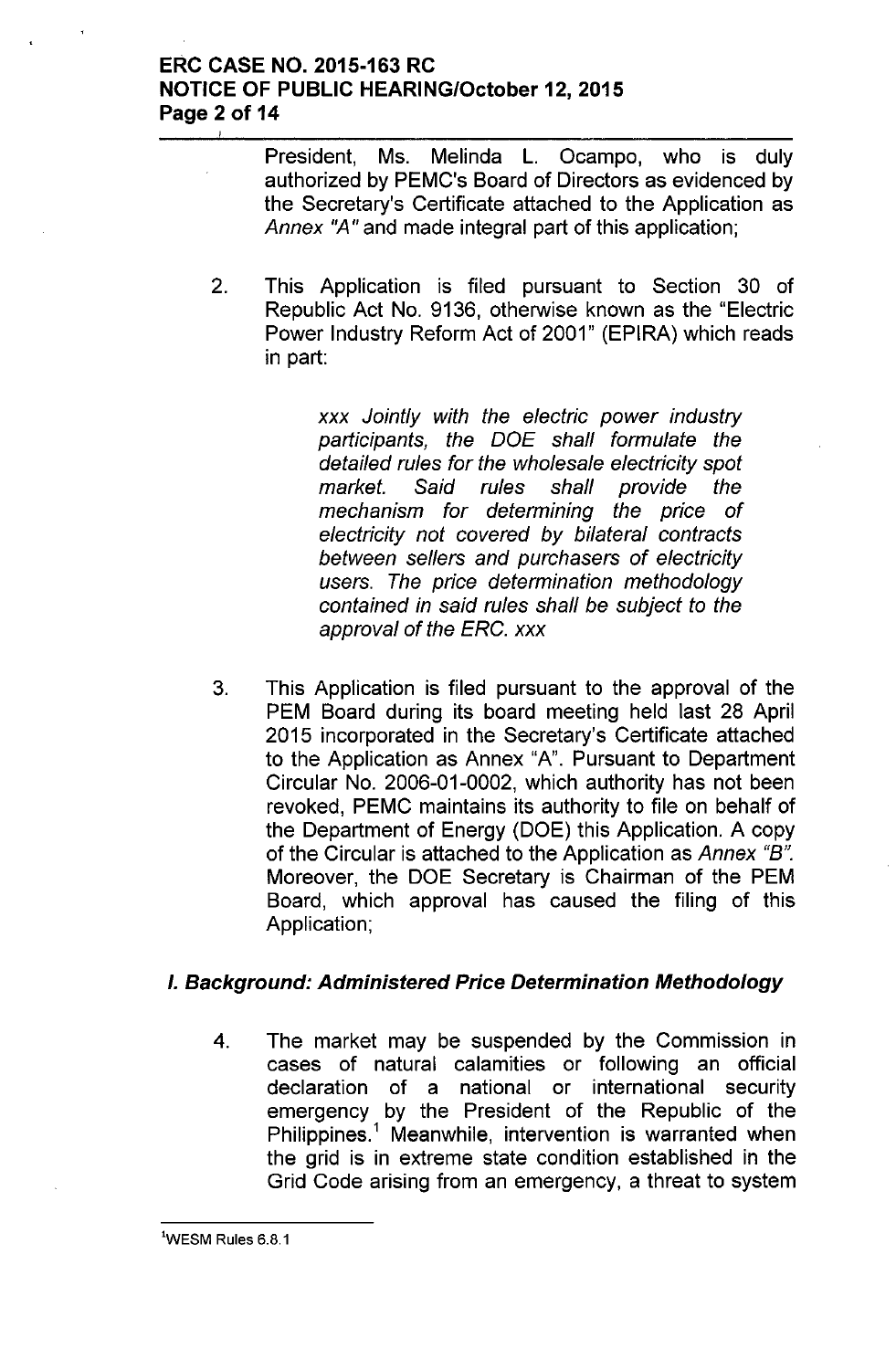#### **ERC CASE NO. 2015-163 RC NOTICE OF PUBLIC HEARING/October 12, 2015 Page 3 of 14**

security, or an event of force majeure.<sup>2</sup> During market suspension or market intervention, the Administered Price (AP) duly approved by the Commission in its Decision dated 22 June 2006 in ERC Case No. 2005-056 RC shall be applied $^3$ 

- 5. As approved, APs are computed for each generator equal to the weighted average of the ex-post energy price of the four (4) most recent same-day, same-hour trading intervals that have not been administered ("AP<sub>GENi</sub>"). The total generation payments are allocated among customers based on their metered quantities;
- 6. Considering the commercial operations of WESM in the Visayas region and its integration with the Luzon region, PEMC filed on 23 November 2010 a "Motion for Approval" where it sought the Commission's approval of the revisions in the APDM. Among the matters sought for approval was the regional application of the APDM and, with the regionalization, approval of the following principles:
	- (a) Price adjustment mechanism is applied only in the region where the cause of the adjustment occurs;
	- (b) Prices of the non-administered region (normal market prices) are preserved;
	- (c) Users pay for quantities imported; and,
	- (d) The usual WESM settlement process is followed, when applicable;
- 7. Publication of the "Motion for Approval" was made in view of the Commission's Order dated 6 December 2010 treating the said Motion as a petition for approval of proposed refinements to the pricing mechanism. On 14 February 2011, the Commission, among others,

<sup>2</sup> WESM Rules 6.2.1.2

<sup>3</sup> WESM Rules 6.2.3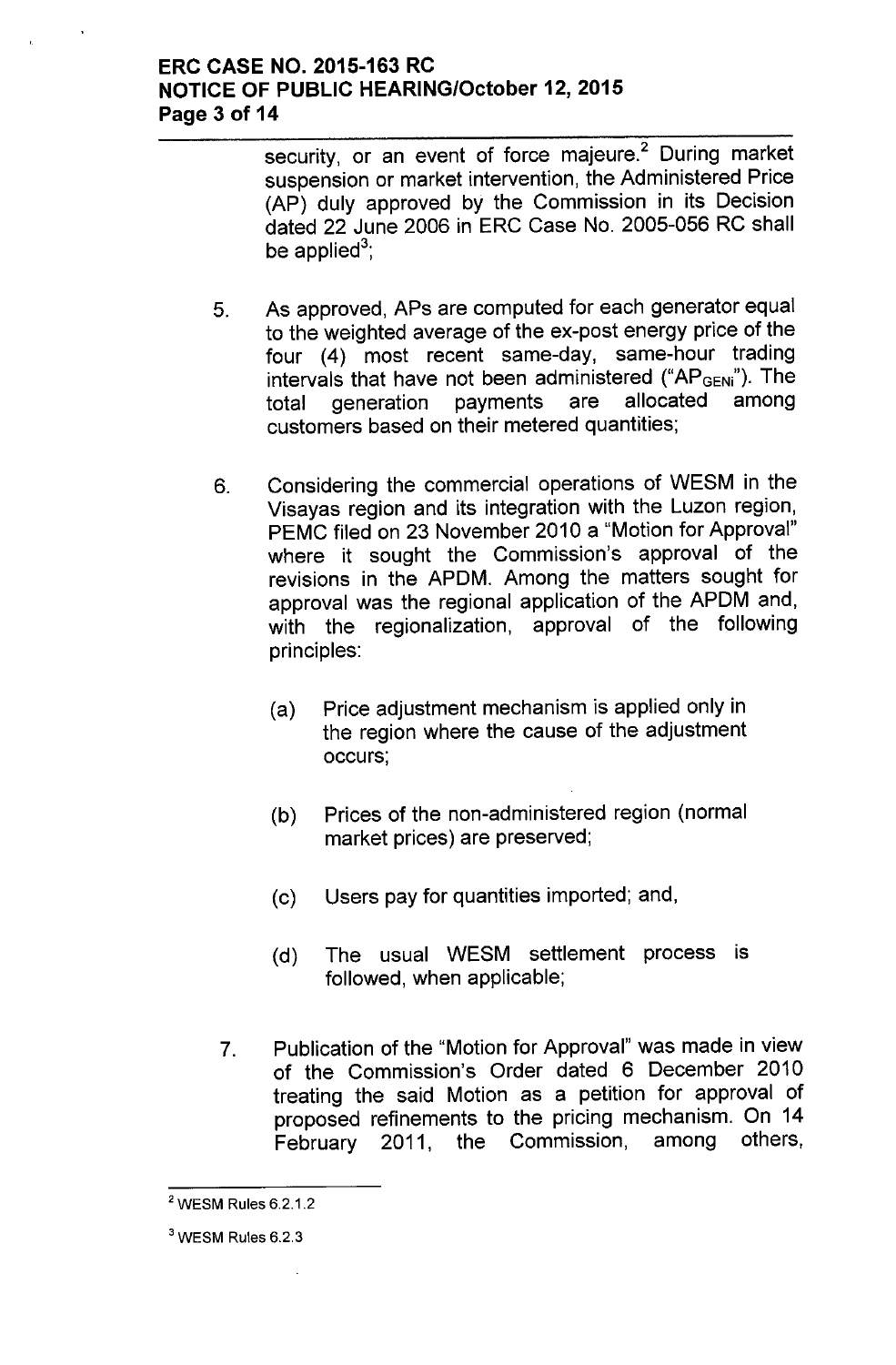### ERC CASE NO. 2015-163 RC NOTICE OF PUBLIC HEARING/October 12, 2015 Page 4 of 14

provisionally approved the regional application of AP and the principles thereof as it viewed these changes as *"measures that will result to* a *more reasonable and fair electricitv rates based on the principle* of *true cost* of service"<sup>4</sup>

8. Subsequently, PEMC filed on 17 March 2015 a "Manifestation"<sup>5</sup> relevant to the changes in the WESM Market Manual Administered Price Determination Methodology (APDM Manual) which provides for market intervention in the event of grid islanding and, as such, the application of APs for generators of the island grid and the allocation of resulting generator trading amounts to the customers of the island grid;

### *II. Application*

#### *Matters for Approval by the Commission*

*(i) Provision for Computation* of *Generator Prices Where Generating Plant has* no *Metered Quantity for the Previous Four* (4) *Weeks*

> 9. The methodology approved by the Commission used as administered generator prices the weighted average of the ex-post nodal energy prices and metered quantity of the four (4) most recent same day same trading interval that have not been administered. In formula, this will be:

$$
AP_{Gen-i} = \frac{\sum_{D=1}^{4} EPP_{Gen-i,D}}{\sum_{D=1}^{4} MQ_{Gen-i,D}}
$$

10. However, there are instances where a generator does not have any metered quantity (ex. has not generated

<sup>4</sup> Par. 3, Page 2

<sup>5</sup> ERC Case No. 2005-056RC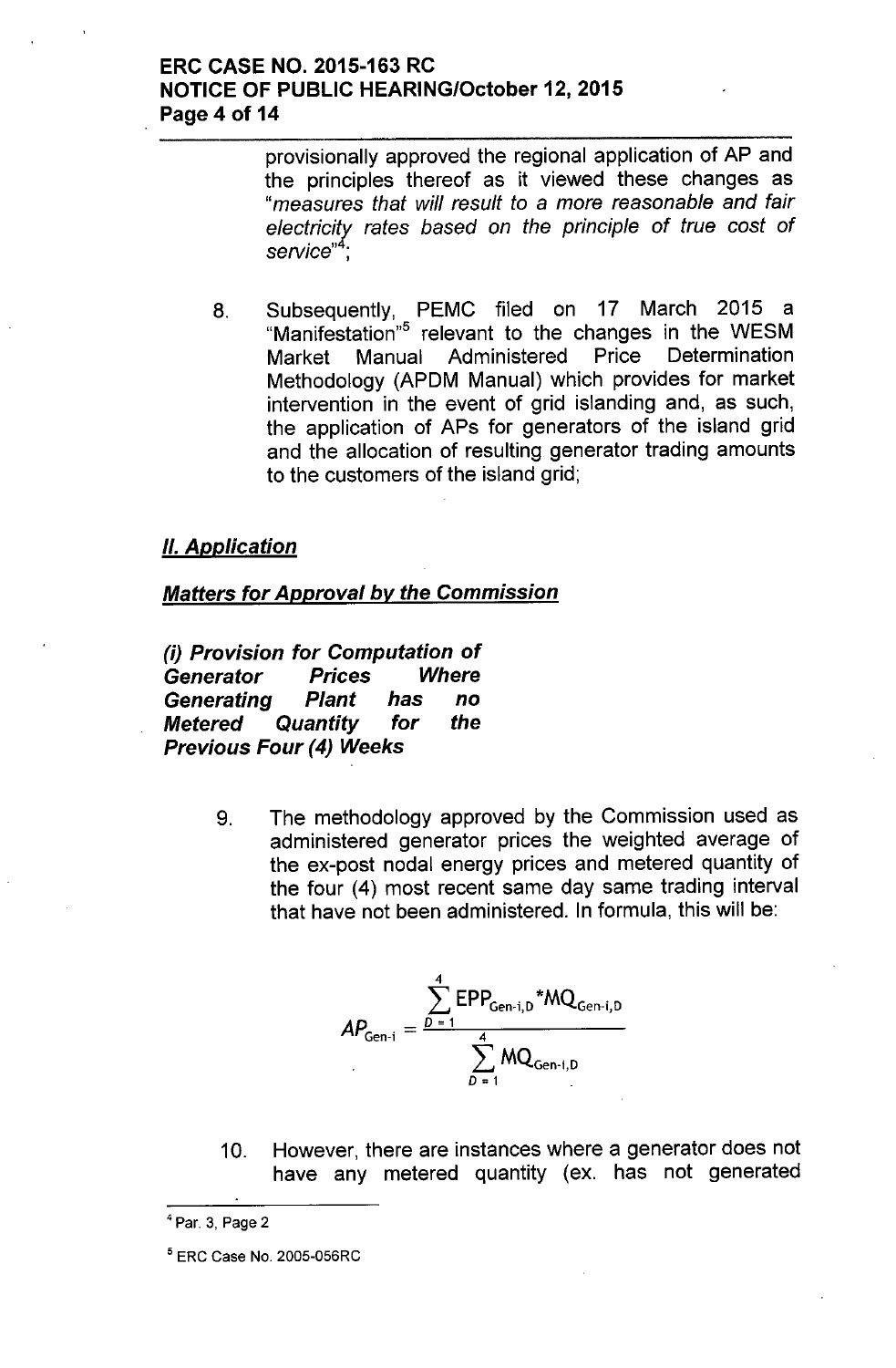### ERC CASE NO. 2015-163 RC NOTICE OF PUBLIC HEARING/October 12, 2015 Page 5 of 14

electricity) corresponding to the previous month. As such, additional provisions were incorporated in the APDM Manual Issue No. 5.0 where: (1) a generator has no metered quantity for the previous month but within a one (1) year period has generated electricity; and (2) a generator has no metered quantity in a year (ex. new generating plant);

#### *11. Section* 4.2.1.4 of *the APDM Manual* provides:

*If no administered price can be determined for* a *generator trading node because the generating plant associated with that trading node had no actual generation, i.e. no metered quantity or* MO, *the administered price shall be determined,* as *follows:*

*4.2.1.4.1 The Ex-post Price* of *the immediately preceding* same *day,* same *hour, nonadministered price, with actual generation, within one* (1) *year prior (sic) to the trading day and hour being considered shall be used in calculating the administered price.*

*4.2.1.4.2 In case Section* 4.2.1.4.1 *failed to determine* a *valid value for administered price, it shall then be computed by obtaining the simple average* of *the ex-post nodal energy prices* of *four immediately preceding sameday, same-hour trading intervals that have not been administered. This is* as *set out in the following formula:*

AP Gen-i = 
$$
\sum_{D=1}^{4} EPP_{\text{Gen-i, D}}
$$

4

Where:

 $EPP = Ex-Post Price$ 

AP = Administered Price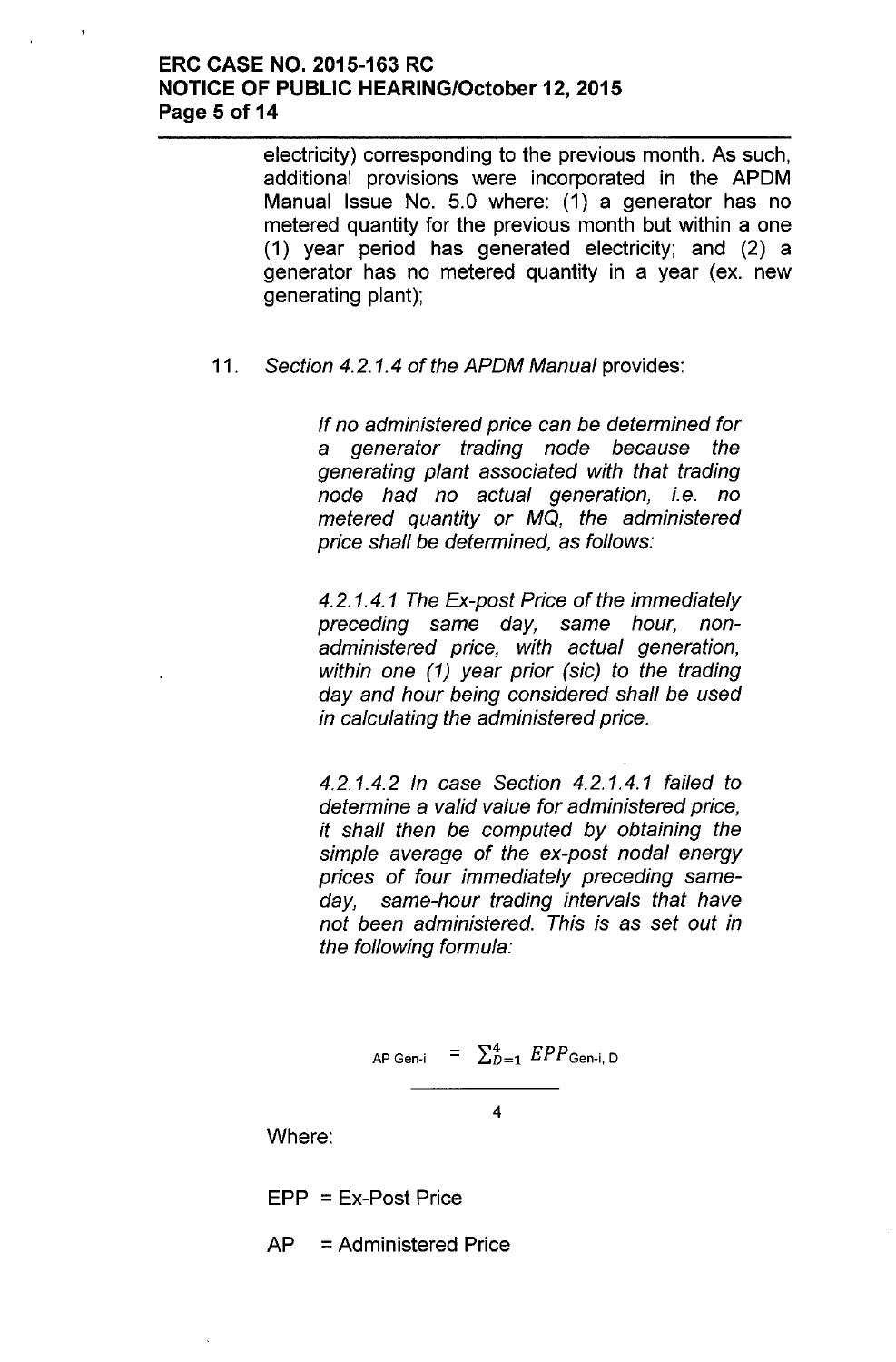- $D =$  number of historical trading days to be considered
- i. = Generator resources
- MQ = Meter Quantity *(sic)*

A copy of the APDM Manual is attached to the Application as Annex "C";

12. Under Section 4.2.1.4.1, the excluded same day trading intervals are replaced by the nearest same day same hour ex-post nodal prices with MQ for the generator resource. If no substitute prices are generated within one (1) year from the most recent same day same interval either due to rehabilitation of plant or with a new power plant, then, the simple average of ex-post nodal energy prices of the previous four (4) similar day and same trading hour for the generator resource node shall be used;

### *(ii) Prices* of *the Exporting Region shall be Adopted Instead* of *Preservation* of *Normal Prices*

13. The implementation of regional application of APDM brought about the need to determine the prices to be used for settlement for the generation quantity exported from one region to another. In its Order dated 14 February 2011, the Commission approved PEMC's petition under the following principles, quoted as follows:

> *"15.2 Prices* of *the non-administered region ("normal market prices'? are preserved.*

> *Normal market prices will continue to be applied in the non-administered region, even when such region imports from the nonadministered region. Moreover, quantities exported from one region to another are prices using the reference MTN at the nonadministered region. Normal or nodal prices*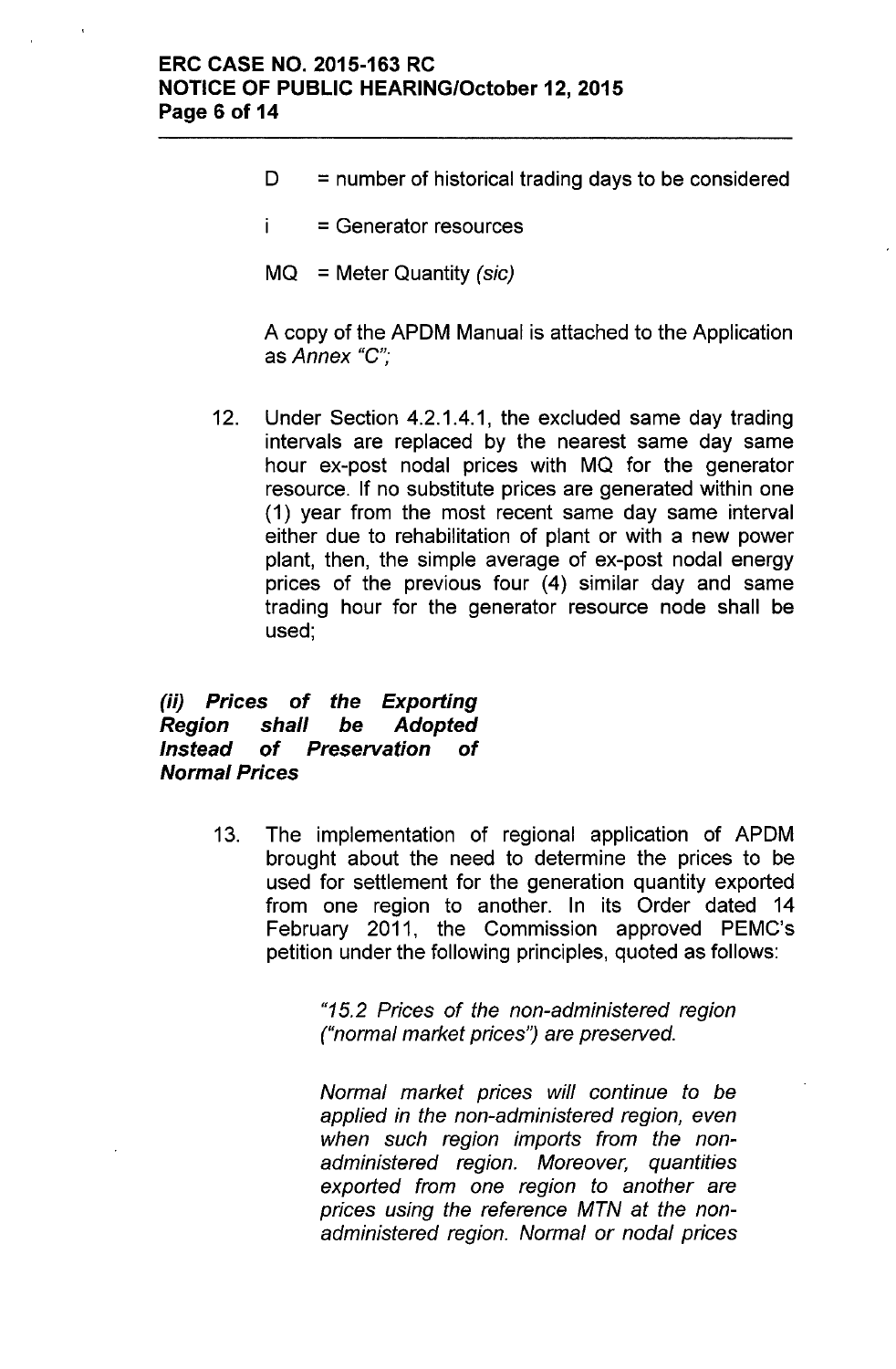#### ERC CASE NO. 2015-163 RC **NOTICE OF PUBLIC HEARING/October 12, 2015** Page 7 of 14

*thus prevail over administered prices even when the exporting region is administered.*

*15.3 If quantities are imported, the customers in the importing region pay for the imported quantity. The imported quantity is however always priced at the pre-determined reference MTN* of *the non-administered region, regardless* of *whether the exporting region is administered, consistent with the principle that the normal market prices should be preserved. "*

- 14. However, it will be more in keeping with the dictum of the Honorable Commission that the true cost of electricity be reflected if the generator prices from the exporting region shall be utilized. This means that instead of preservation of normal prices where prices of non-administered region shall always prevail, regardless of the flow in the High Voltage Direct Current (HVDC) interconnection between Luzon and Visayas, the price of the exporting region shall be used for settlement of export trading amount. The users' pay principle shall continue to be applied;
- 15. With this proposed revision, the APDM Manual provides for the following relevant amendments:

*4.2.5.2 Where generation quantity is exported from the administered region to the nonadministered region, the following shall apply*

a) *The generator trading amount corresponding to exported quantity ("export trading amount') shall be deducted from the generator total trading amounts that will be allocated and collected from the customers* of *the administered (i.e., exporting) region. The export trading amount will be collected from the customers* of *the non-administered (i.e., importing) region.*

### *b) The export trading amount shall be determined by multiplying the export*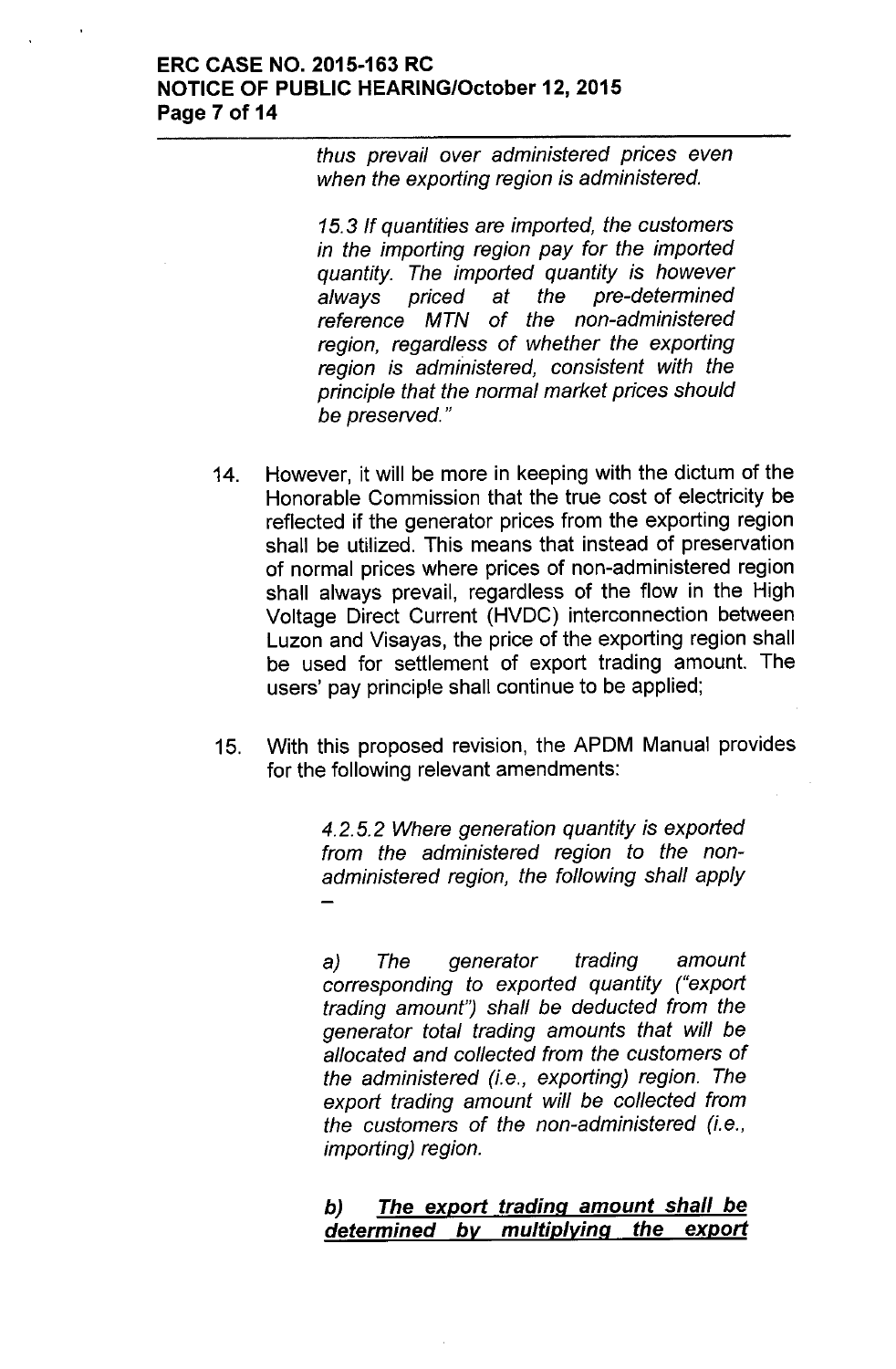### ERC CASE NO. 2015-163 RC **NOTICE OF PUBLIC HEARING/October 12, 2015** Page 8 of 14

*metered quantities by quantity-weighted average price* of *the administered generators. the metered*

c) *The settlement amount calculated by multiplying the export metered quantities by the difference* of *the nodal price* at *an assigned reference market trading node in the non-administered region and the metered quantity-weighted average price* of *the administered generators shall be allocated* to *all loads in the nonadministered region based on their metered quantities. The appropriate reference market trading nodes shall be determined by the Market Operator and shall be published* at *the market information website.* <sup>6</sup> :

16. Revisions in the formula arising from these proposed changes are provided for in *Appendix* "A" including any incrementallreduction of settlement amount from price difference between Non-Administered Region (NAR) region and AP region accounted for;

# *III. Manifestation Re: Refinements* to *the APDM Manual*

*(i) Clarify Computation* of *Customer Settlement Amount* to *Incorporate the Netting* of *Bilateral Contract Quantities*

> 17. Prior to the amendment to the APDM Manual, the formula set out in Section 4.2.2.1 did not clearly provide for netting off of bilateral contract quantities. The exclusion of bilateral contract quantities for energy transactions under the APDM is provided for under Section 4.2.4 which specifies that APs shall apply only to transactions above the declared bilateral quantities. To clarify, the APDM was revised to reflect the netting off of bilateral contracts by a load customer where the generator counterparty shall,

Initially, the reference market trading nodes that will be used are the market trading nodes located at Naga, Camarines Sur (Luzon) and Ormoc, Leyte (Visayas)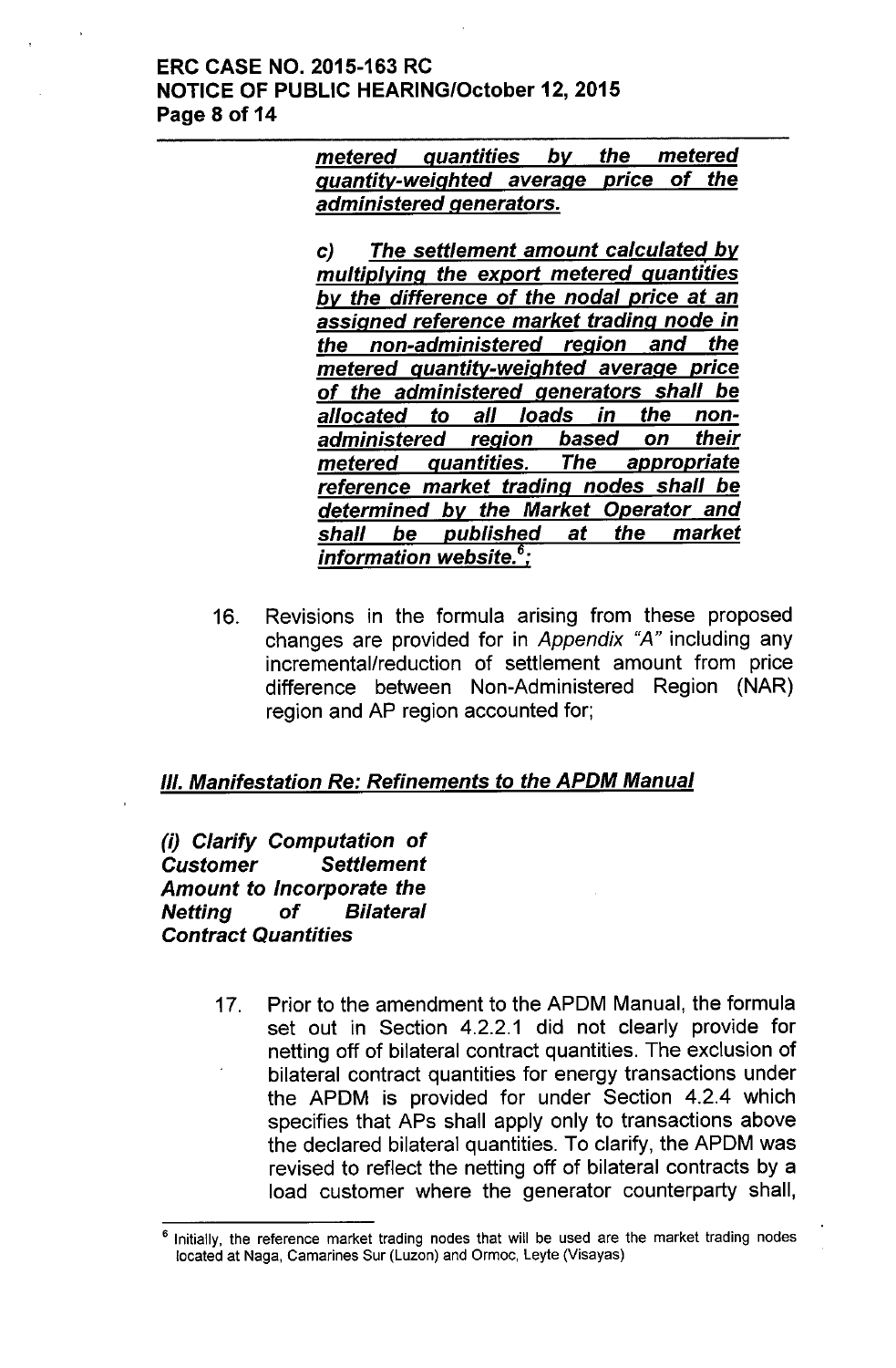### ERC CASE NO. 2015-163 RC NOTICE OF PUBLIC HEARINGIOctober 12, 2015 Page 9 of 14

depending on whether it is administered or normal prices, bear accordingly, the AP<sub>Geni</sub> or Ex-Ante Price. The formula thus appears:

$$
SA_{Load-j} = \frac{\sum_{i=1}^{n} AP_{Gen-i} \times MQ_{Gen-i}}{\sum_{j=1}^{m} MQ_{Load-i}} \times MQ_{Load-j} - \sum_{i=1}^{k} BCQ_{Gen-i, Load-j} \times P_{Gen-i}
$$

- $AP =$  Administered Price
- SA = Settlement Amount
- $n = number of generator resources with$ positive meter quantity
- $m =$  number of load resources with negative meter quantity
- $\mathbf{i}$ = Generator resources
- BCQ = Bilateral Contract Quantity
- $P =$  Price of the generator counterparty of Load j wherein P is the Ex-Ante Price if the generator is from the nonadministered region and P is the administered price if the generator is from the administered region

| (ii) Clarify that No Line  |                     |
|----------------------------|---------------------|
| Rental is Imputed in the   |                     |
| <b>Application</b> of      | APDM.               |
| However,                   | <b>Pricing</b>      |
| <b>Mechanism</b>           | <b>Differential</b> |
| <b>Shall Occur Between</b> |                     |
| <b>Regions</b>             |                     |

18. Line rental under the WESM Rules is defined as the *"economic rental arising from the use* of a *transmission line, calculated* as *the difference in value between flows out* of *the receiving node* of *that line and flows* of *the sending node."* However, under the APDM, the pricing signals forming part of *"economic rent"* in locational marginal prices are no longer applicable since historical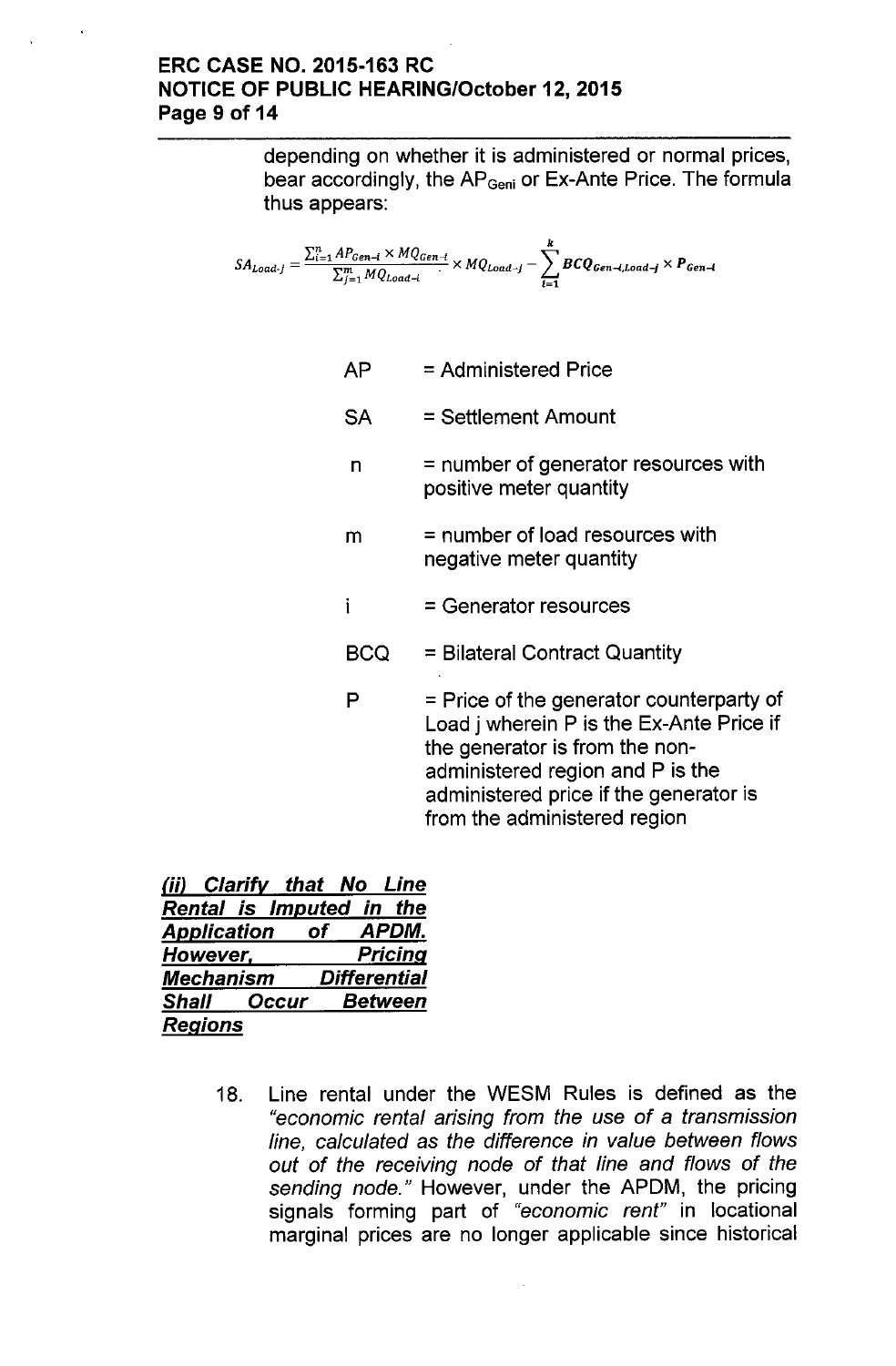#### ERC CASE NO. 2015-163 RC **NOTICE OF PUBLIC HEARING/October 12, 2015** Page 10 of 14

load generation prices and load allocation are used. As such, to avoid confusion, Clause 4.2.6 is amended to pertain to *"amounts associated with pricing mechanism differential"* from previously captioned *"computation* of *line rental'"*,

*(a) Clause* 4.2.6.1 *is redrafted* to *adopt the change in title and more clearly provide:* (1) *the entitv the amount associated with the pricing mechanism differential shall be imputed upon, and,* (2) *the formula for calculating the amount associated with the pricing mechanism differential*

> 19. With the change in the captioned clause, Clause 4.2.6.1 is now revised to more clearly reflect that the reference to line rental is only made to indicate to which entity the amount associated with the pricing mechanism differential' shall be charged  $-$  the party identified to be that responsible for paying' the line rental.? Moreover, the formula for calculating the amount associated with the

 $7$ Clause 3.13.1.1 of the WESM Rules provide:

*Trading Participants* who sell electricity pursuant to *bilateral contracts* and wish those *bilateral contracts* to be accounted for in settlements shall, after each *trading day,* in accordance with the billing'and settlements timetable: (As amended by DOE DC No. 2005-11-010 dated 11 November 2005l

(a) Submit a schedule to the *Market Operator* specifying the MWH *bilateral sell quantities* at each *relevant market trading node,* in each *trading interval* of that *trading day;*

(b) Identify the counterparty to the bilateral contract and the party that will pay the line rental trading amount associated with the bilateral contract quantity submitted; provided, however, that in case only one of the bilateral counter parties is registered as a *Direct WESM Member,* that *WESM Member* shall be the party that will pay the iine rental to the *Market Operator,* and(As amended by DOE DC No. 2004-07-008 dated 7 July. 2004 and further amended by DOE DC No. 2006-11-0013 dated 09 November 2006)

(c) Provide evidence that the counterparty to the *bilateral contract* agrees with the submission made under this clause 3.13.1.1. Such evidence shall be attached to the submission of schedule in 3.13.1.1(a). (As amended by DOE DC No. 2010-03-0004 dated 21 March 2010)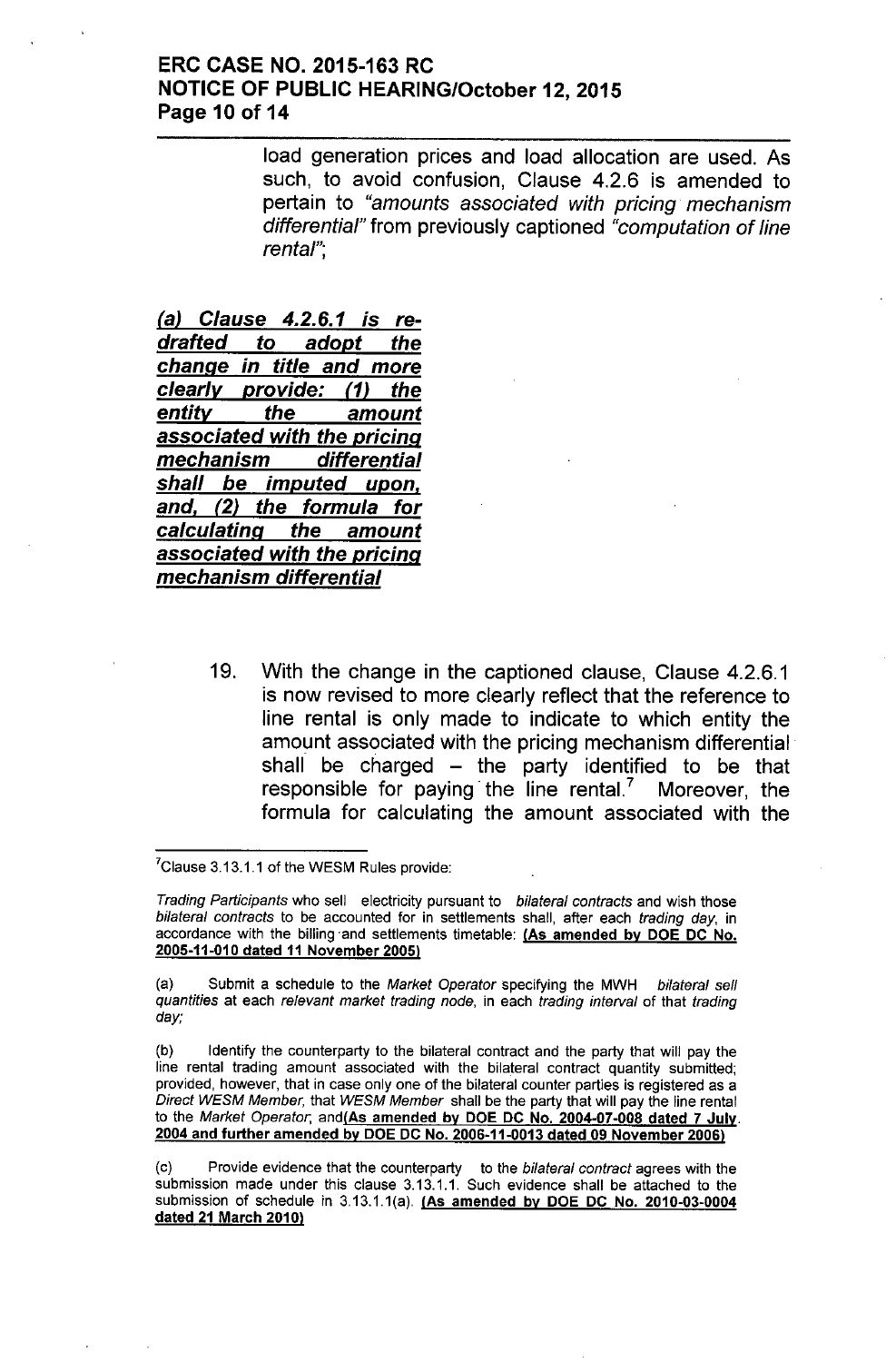### ERC CASE NO. 2015-163 RC **NOTICE OF PUBLIC HEARING/October 12, 2015** Page 11 of 14

pricing mechanism differential is specified to be equal to the SCQ multiplied by the difference between the ex-ante price of the customer and the AP of the generator. The Clause, thus, reads:

> *"Where market suspension or intervention is declared in one region only, and the generator in that region has* a *bilateral contract quantity with the customer in the normal region, the trading participant that pays for the line rental shall be charged an amount calculated by multiplying the bilateral contract quantity to the difference* of *the ex-ante price* of *the customer and administered price* of *the generator.";*

## *(b) Clause* 4.2.6.2 *is Redrafted* to *Remove Reference* to *Line Rental*

20. Clause 4.2.6.2 mirrored the new terminology adopted under this entire provision. The Clause now reads:

> *"Where market suspension or intervention is declared in one region only, and the customer in that region has* a *bilateral contract quantity with the supplier in the normal region, the amount associated with the pricing mechanism differential is already included in the administered settlement amount* of *the customer.";*

### *(iii) Incorporate the Changes Provided Above in Instances* of *Grid Islanding*

21. As a logical consequence of the changes provided for in the immediately preceding topic Clause 4.2.7 Application of Market Intervention during Grid Islanding is revised to read:

> "4.2.7. 1 *Where market intervention is declared in an island grid ("grid islanding), the*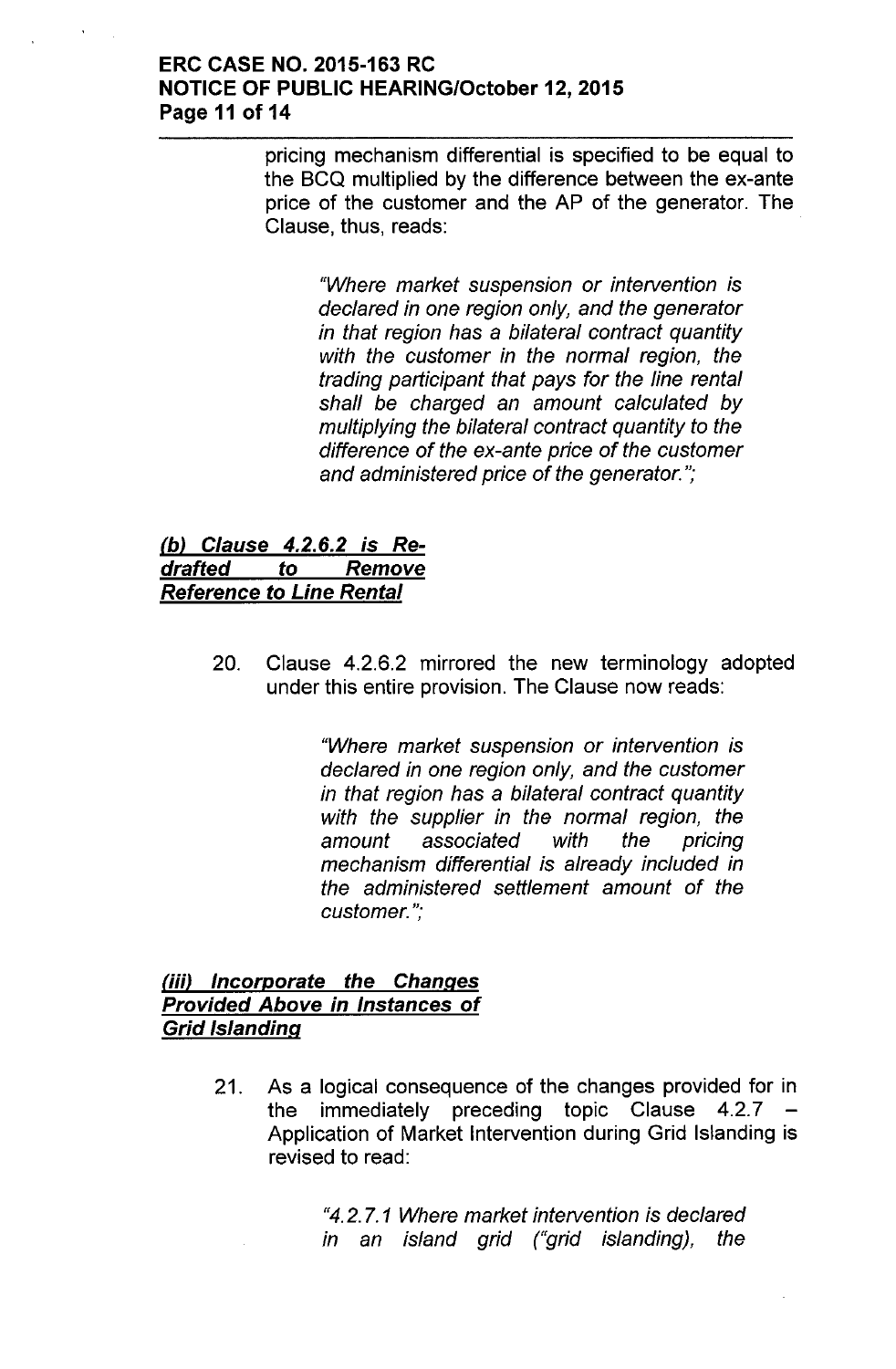### **ERC CASE NO. 2015-163 RC NOTICE OF PUBLIC HEARING/October 12,2015 Page 12 of 14**

*administered prices determined according to this Manual shall be applied only to the generators in the island grid where the intervention was declared. The resulting generator trading amounts will be allocated amongst the customers in that island grid.*

*4.2.7.2Where market intervention is declared in an island grid, and the generator in that island grid has* a *bilateral contract quantity with the customer in the part* of *the grid or region without market intervention, the trading participant that pays for the line rental shall be charged an amount calculated by multiplying the bilateral contract quantity to the difference* of *the ex-ante price* of *the customer and administered price* of *the generator.*

*4.2.7.3 Where market intervention is declared in an island grid, and the customer in that island grid has* a *bilateral contract quantity with the supplier in the part* of *the grid or region without market intervention, the amount associated with the pricing mechanism differential is already included in the administered settlement amount* of *the customer."; and*

## **PRAYER**

- 22. PEMC prays of the Commission:
	- a. APPROVING:
		- i. The inclusion of reference pricing where the administered generator has no metered quantity for the immediately preceding four most recent same day same trading interval; and
		- ii. Use of generator price for export trading amounts; and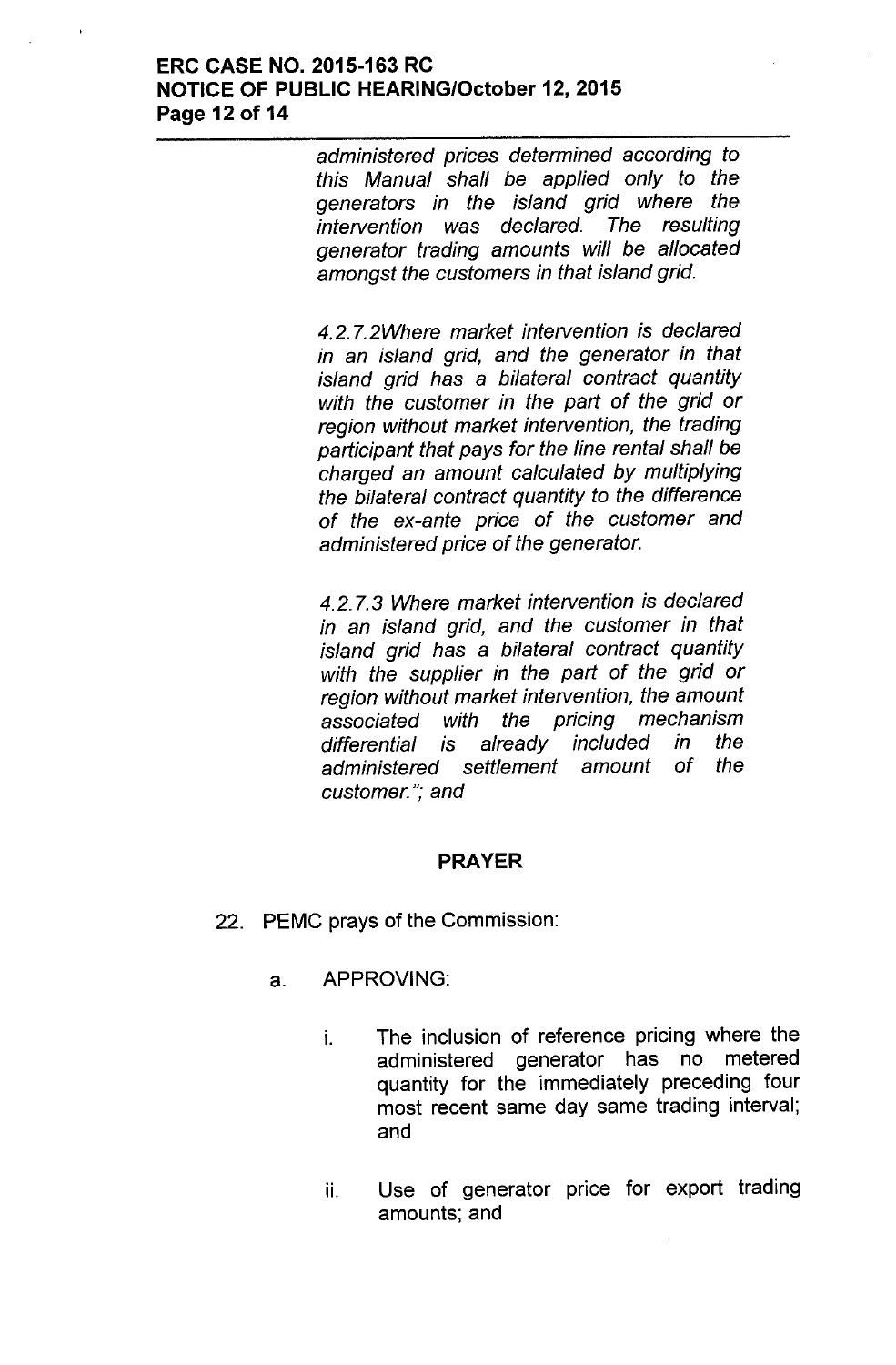### ERC CASE NO. 2015-163 RC NOTICE OF PUBLIC HEARING/October 12, 2015 Page 13 of 14

- b. NOTING the changes in the APDM Manual Issue No. 5 as follows  $$ 
	- i. Clarification on the computation of customer settlement amount to incorporate the netting of bilateral contract quantities;
	- ii. Clarification that no line rental is imputed in the application of APDM, however, pricing mechanism differential shall occur between regions; and
	- iii. Incorporate the changes in (a) and (b) during grid islanding.

The Commission has set the said application for jurisdictional hearing, pre-trial conference, expository presentation and evidentiary hearing on the following dates and venues:

| <b>DATE</b>                                | <b>TIME</b>                                             | <b>VENUE</b>                                                                                                                                | <b>PARTICULARS</b>                                                                      |
|--------------------------------------------|---------------------------------------------------------|---------------------------------------------------------------------------------------------------------------------------------------------|-----------------------------------------------------------------------------------------|
| <b>November</b><br>25, 2015<br>(Wednesday) | Two o'<br>clock in the<br>afternoon<br>(2:00 P.M.)      | <b>ERC Hearing</b><br>Room,<br>15 <sup>th</sup> Floor, Pacific<br><b>Center Building,</b><br><b>San Miguel Avenue,</b><br><b>Pasig City</b> | <b>Jurisdictional</b><br><b>Hearing and</b><br><b>Expository</b><br><b>Presentation</b> |
| January 13,<br>2016<br>(Wednesday)         | <b>One thirty</b><br>in the<br>afternoon<br>(1:30 P.M.) | <b>ERC Visayas Field</b><br>Office, St. Mary's<br>Drive, Banilad,<br><b>Cebu City</b>                                                       | <b>Expository</b><br><b>Presentation</b>                                                |
| February 17,<br>2016<br>(Wednesday)        | Ten o'<br>clock in the<br>morning<br>(10:00 A.M.)       | <b>ERC Hearing</b><br>Room,<br>15 <sup>th</sup> Floor, Pacific<br><b>Center Building,</b><br><b>San Miguel Avenue,</b><br><b>Pasig City</b> | <b>Pre-trial</b><br><b>Conference</b><br>and<br><b>Evidentiary</b><br>Hearing           |